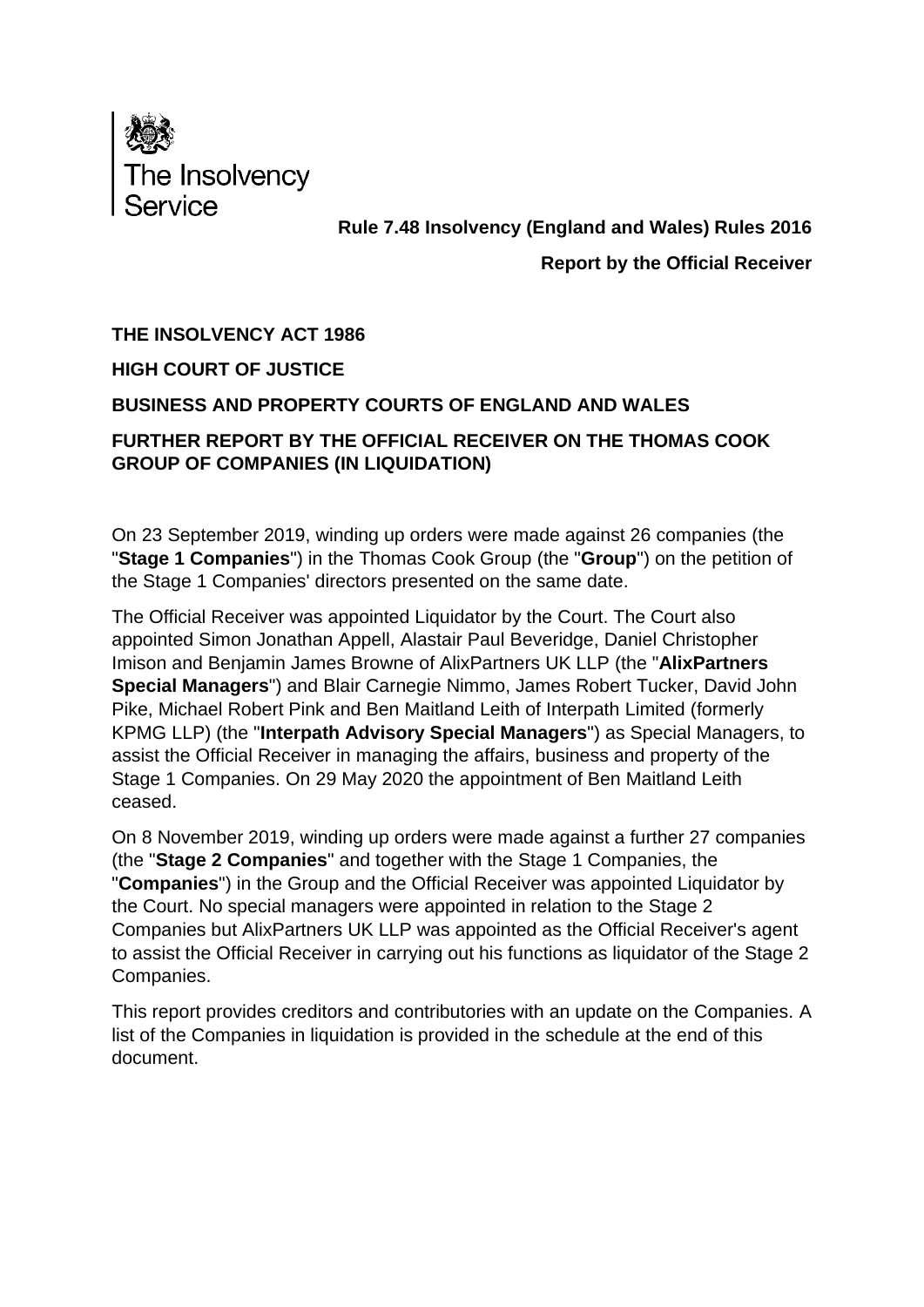## **ASSETS AND PROSPECT OF A DISTRIBUTION**

In respect of each company, an overview of the assets realised and an indication of whether or not there is likely to be a distribution, is included in the schedule below.

Any distribution made to creditors is dependent on the value of the assets realised, the costs of realisation and administration costs of the liquidation estates. Therefore, the information included in the schedule below is based on current information and is subject to change.

#### **THOMAS COOK CLAIMS SITE**

The Official Receiver, AlixPartners Special Managers and Interpath Advisory Special Managers have now launched a secure online claims site that will allow creditors to submit and view their claims. The Thomas Cook Claims Site is available at [www.ThomasCookUKLiquidations.com.](http://www.thomascookukliquidations.com/)

The Thomas Cook Claims Site contains useful information for creditors, including details about the claims process and how to use the site. Updates about the prospect of distributions being paid by the Companies will also be published on the site.

Creditors of Companies which may make a distribution to creditors or pay a dividend to contributories are invited to submit their claims for amounts owed to them to the Official Receiver and Liquidator using the Thomas Cook Claims Site.

Creditors who have already submitted a claim do not need to submit a new claim, but will be contacted separately about their claim, if appropriate.

For creditors of Companies that are, as at the date of this report, only expected to pay a dividend to contributories, this may be the last chance to submit your claim.

#### **Keeping you informed**

Further updates on the progress of the liquidation will be available on [GOV.UK.](https://www.gov.uk/government/news/thomas-cook-information-for-customers-employees-creditors-and-shareholders)

Further information about insolvency procedures is available on [GOV.UK.](https://www.gov.uk/government/publications/options-when-a-company-is-insolvent)

Date: 15 November 2021

O. Cher

David Chapman Senior Official Receiver and Liquidator 16<sup>th</sup> Floor, 1 Westfield Avenue **Stratford** LONDON E20 1HZ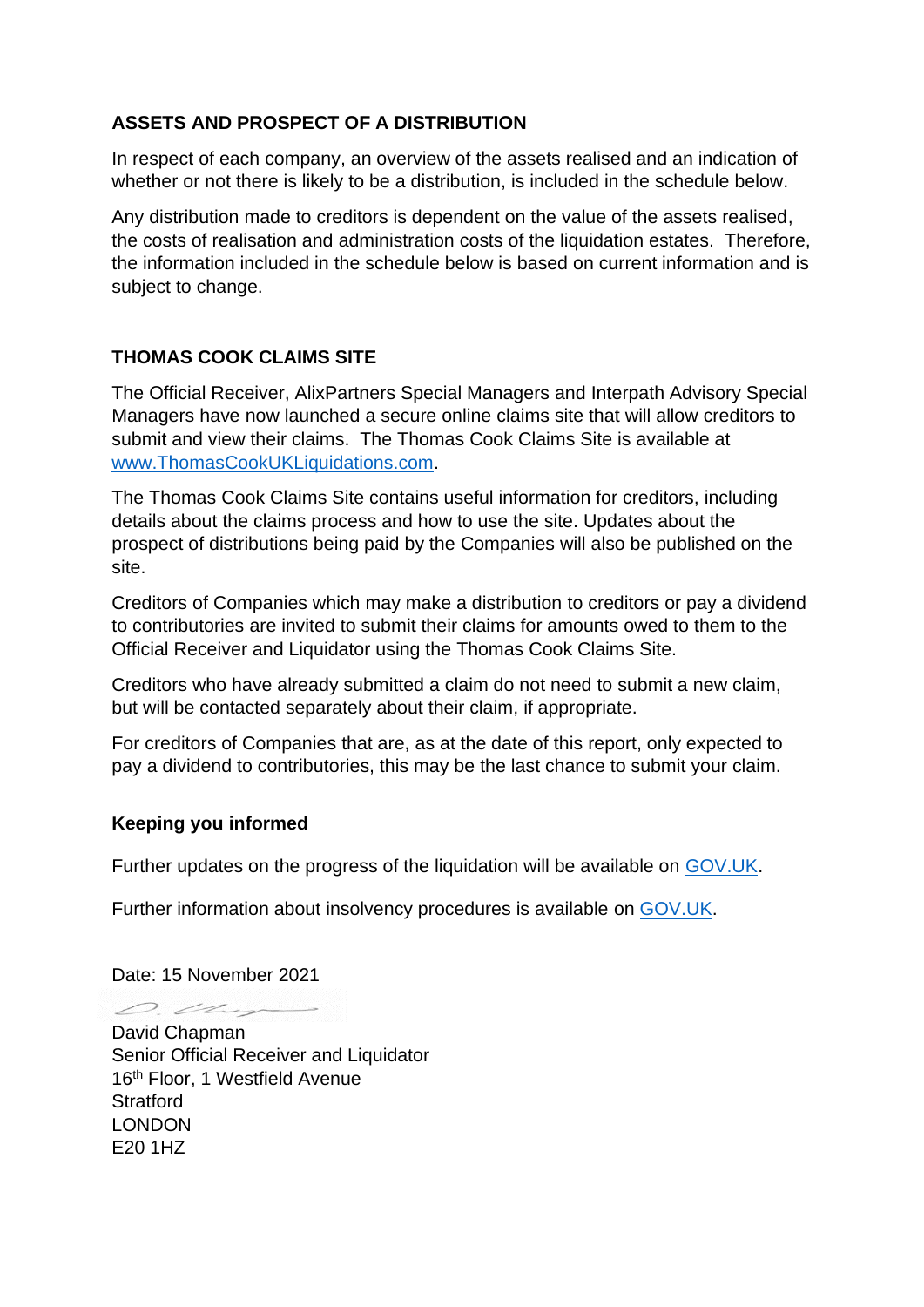# **Schedule: prospects of a distribution** (as at 15 November 2021)

| <b>Company name</b>                                                                                                                | <b>Principal business</b><br>activity                           | Core assets already realised                                                                                          | Core assets remaining to be<br>realised <sup>1</sup>           | <b>Prospect of</b><br>preferential | <b>Prospect of</b><br>unsecured dividend<br>dividend (indicative (indicative % return) | <b>Prospect of</b><br>dividend for<br>contributories <sup>2</sup> |  |  |  |
|------------------------------------------------------------------------------------------------------------------------------------|-----------------------------------------------------------------|-----------------------------------------------------------------------------------------------------------------------|----------------------------------------------------------------|------------------------------------|----------------------------------------------------------------------------------------|-------------------------------------------------------------------|--|--|--|
|                                                                                                                                    |                                                                 |                                                                                                                       |                                                                | % return) $2$                      |                                                                                        |                                                                   |  |  |  |
|                                                                                                                                    |                                                                 |                                                                                                                       |                                                                |                                    |                                                                                        |                                                                   |  |  |  |
| Companies to which the Official Receiver was appointed on 23 September 2019; under management of the AlixPartners Special Managers |                                                                 |                                                                                                                       |                                                                |                                    |                                                                                        |                                                                   |  |  |  |
| <b>Thomas Cook Services Limited</b>                                                                                                | Procurement of air transport                                    | Investments, tax assets                                                                                               | None                                                           | Expected                           | Expected                                                                               | Uncertain                                                         |  |  |  |
|                                                                                                                                    | for tour operations of group                                    |                                                                                                                       |                                                                | $(100\%)$                          | (>75%)                                                                                 |                                                                   |  |  |  |
| <b>Thomas Cook Airlines Limited</b>                                                                                                | Flight provider                                                 | Aircraft fleet and spare parts,<br>landing slots, receivables, cash,                                                  | External receivables, investments.<br>intercompany receivables | Expected<br>$(100\%)$              | Expected<br>$(< 5\%)$                                                                  | Unlikely                                                          |  |  |  |
|                                                                                                                                    |                                                                 | insurance claims                                                                                                      |                                                                |                                    |                                                                                        |                                                                   |  |  |  |
| Thomas Cook Money Limited                                                                                                          | Holding company                                                 | Intangible assets, external                                                                                           | None                                                           | Expected                           | Expected                                                                               | Unlikely                                                          |  |  |  |
| MyTravel Group Limited                                                                                                             | Holding company                                                 | receivables, investments<br>Intangible assets, receivables                                                            | Investments, intercompany                                      | $(100\%)$<br>Expected              | $(< 50\%)$<br>Expected                                                                 | Unlikely                                                          |  |  |  |
|                                                                                                                                    |                                                                 |                                                                                                                       | receivables                                                    | $(100\%)$                          | $(< 5\%)$                                                                              |                                                                   |  |  |  |
| Thomas Cook Group plc                                                                                                              | Ultimate parent company                                         | Intangible assets, external<br>receivables, tangible assets                                                           | Tax assets, investments,<br>intercompany receivables           | Uncertain                          | Unlikely                                                                               | Unlikely                                                          |  |  |  |
| Thomas Cook UK Travel Limited                                                                                                      | Employee contract services                                      | None                                                                                                                  | Intercompany receivables                                       | Unlikely                           | Unlikely                                                                               | Unlikely                                                          |  |  |  |
| Thomas Cook Group Tour Operations                                                                                                  | Holding company                                                 | Investments                                                                                                           | Investments                                                    | n.a.                               | Expected                                                                               | Unlikely                                                          |  |  |  |
| Limited                                                                                                                            |                                                                 |                                                                                                                       |                                                                |                                    | $(< 5\%)$                                                                              |                                                                   |  |  |  |
| Thomas Cook Group Treasury Limited                                                                                                 |                                                                 | Provision of banking facilities Financial instruments, investments,                                                   | Investments, intercompany                                      | n.a.                               | Expected                                                                               | Unlikely                                                          |  |  |  |
|                                                                                                                                    | to the group                                                    | cash                                                                                                                  | receivables                                                    |                                    | $(< 5\%)$                                                                              |                                                                   |  |  |  |
| Thomas Cook Airlines Treasury plc                                                                                                  | Finance                                                         | <b>Financial instruments</b>                                                                                          | None                                                           | n.a.                               | Expected                                                                               | Unlikely                                                          |  |  |  |
|                                                                                                                                    |                                                                 |                                                                                                                       |                                                                |                                    | $(< 5\%)$                                                                              |                                                                   |  |  |  |
| Thomas Cook Group UK Limited                                                                                                       | Investment holding company                                      | Intangible assets, external                                                                                           | External receivables, intercompany                             | n.a.                               | Expected                                                                               | Unlikely                                                          |  |  |  |
|                                                                                                                                    |                                                                 | receivables                                                                                                           | receivables                                                    |                                    | $(< 5\%)$                                                                              |                                                                   |  |  |  |
| Thomas Cook Continental Holdings Limited                                                                                           | Investment holding company                                      | <b>None</b>                                                                                                           | Intercompany receivables                                       | n.a.                               | Expected<br>$(< 5\%)$                                                                  | Unlikely                                                          |  |  |  |
| <b>Blue Sea Overseas Investments Limited</b>                                                                                       | Investment holding company                                      | None                                                                                                                  | Investments, intercompany<br>receivables                       | n.a.                               | Uncertain                                                                              | Unlikely                                                          |  |  |  |
| Thomas Cook UK Limited                                                                                                             | Intermediate holding<br>company & employee<br>contract services | Insurance claims, fixtures, fittings,<br>equipment and tangible assets,<br>intangible assets, external<br>receivables | Investments, intercompany<br>receivables                       | n.a.                               | Uncertain                                                                              | Unlikely                                                          |  |  |  |
| Thomas Cook Group Airlines Limited                                                                                                 | Holding company                                                 | None                                                                                                                  | None                                                           | n.a.                               | Unlikely                                                                               | Unlikely                                                          |  |  |  |
| Thomas Cook West Investments Limited                                                                                               | Holding company                                                 | None                                                                                                                  | Intercompany receivables                                       | n.a.                               | Unlikely                                                                               | Unlikely                                                          |  |  |  |
| Thomas Cook Finance 2 plc                                                                                                          | Finance                                                         | None                                                                                                                  | Intercompany receivables                                       | n.a.                               | Unlikely                                                                               | Unlikely                                                          |  |  |  |
| Thomas Cook In Destination Management<br>Limited                                                                                   | Resort activities in Europe &<br>UK                             | Cash                                                                                                                  | None                                                           | n.a.                               | Unlikely                                                                               | Unlikely                                                          |  |  |  |
| Thomas Cook Tour Operations Limited                                                                                                | Sale of charter holiday<br>packages                             | Investments, cash, external<br>receivables                                                                            | External receivables, intercompany<br>receivables              | n.a.                               | Unlikely                                                                               | Unlikely                                                          |  |  |  |
| Thomas Cook Investments (2) Limited                                                                                                | Intermediate holding<br>company                                 | None                                                                                                                  | n.a.                                                           | n.a.                               | Unlikely                                                                               | Unlikely                                                          |  |  |  |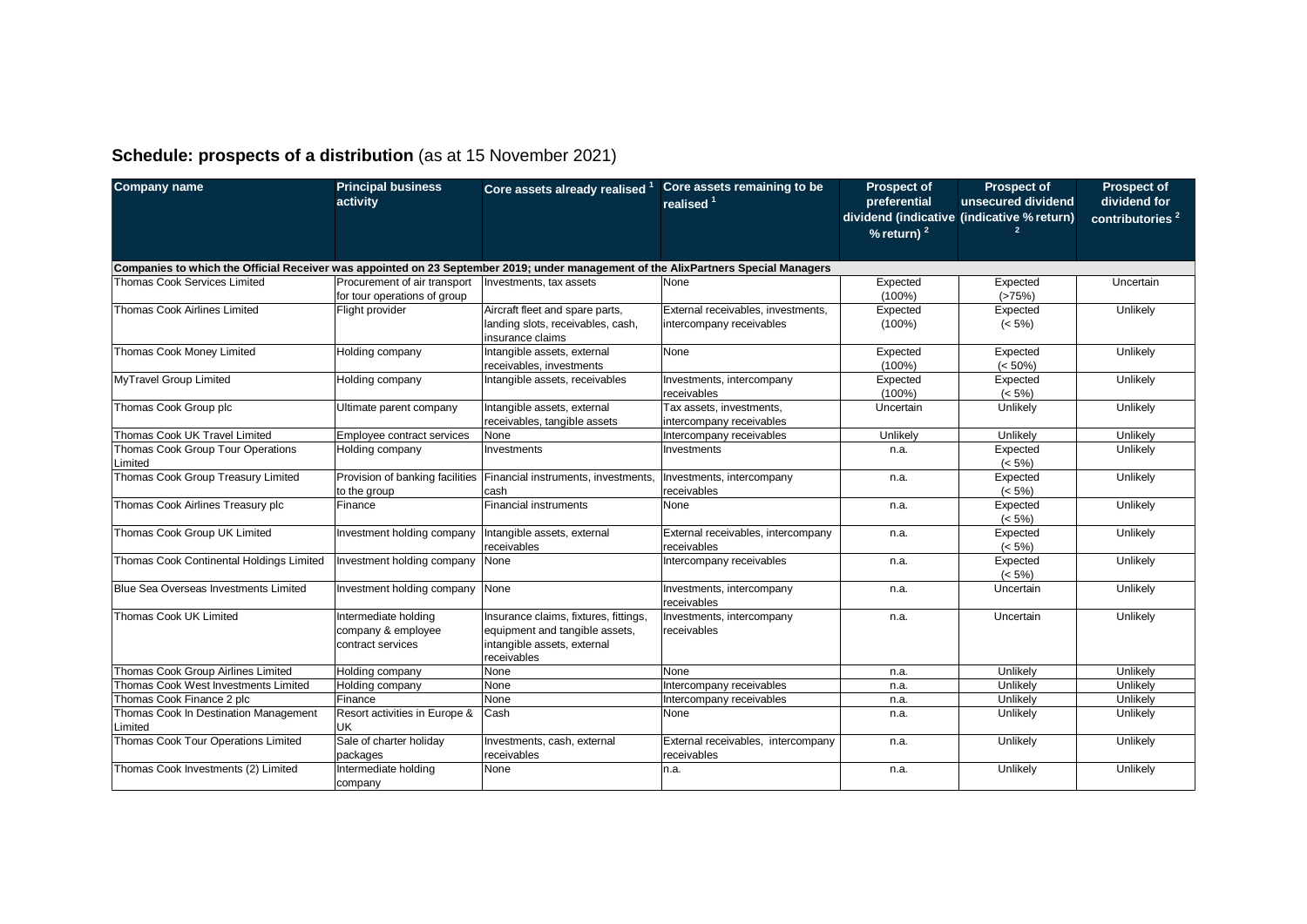# **Schedule: prospects of a distribution** (as at 15 November 2021) (cont'd)

| <b>Company name</b>                                                                                                                      | <b>Principal business</b><br>activity | Core assets already realised              | Core assets remaining to be | <b>Prospect of</b><br>preferential | <b>Prospect of</b><br>unsecured dividend   | <b>Prospect of</b><br>dividend for  |
|------------------------------------------------------------------------------------------------------------------------------------------|---------------------------------------|-------------------------------------------|-----------------------------|------------------------------------|--------------------------------------------|-------------------------------------|
|                                                                                                                                          |                                       |                                           | realised <sup>1</sup>       |                                    | dividend (indicative (indicative % return) |                                     |
|                                                                                                                                          |                                       |                                           |                             | $%$ return) <sup>2</sup>           |                                            | $\overline{\text{contributions}}^2$ |
|                                                                                                                                          |                                       |                                           |                             |                                    |                                            |                                     |
| Companies to which the Official Receiver was appointed on 23 September 2019; under management of the Interpath Advisory Special Managers |                                       |                                           |                             |                                    |                                            |                                     |
| Thomas Cook Retail Limited                                                                                                               | Online travel services and            | External receivables                      | External receivables        | n/a                                | Expected                                   | Unlikely                            |
|                                                                                                                                          | acted as leaseholder for a            |                                           |                             |                                    | $(< 0.5\%)$                                |                                     |
|                                                                                                                                          | number of sites in the retail         |                                           |                             |                                    |                                            |                                     |
|                                                                                                                                          | estate                                |                                           |                             |                                    |                                            |                                     |
| <b>TCCT Retail Limited</b>                                                                                                               | Network of 555 retail stores          | Sale of retail stores to Hays Travel,     | None                        | n/a                                | Expected                                   | Unlikely                            |
|                                                                                                                                          | selling package holidays              | cash                                      |                             |                                    | $(< 0.1\%)$                                |                                     |
| The Freedom Travel Group Limited                                                                                                         | Management services for a             | <b>Cash</b>                               | None                        | Expected                           | Expected                                   | Unlikely                            |
|                                                                                                                                          | network of third-party                |                                           |                             | $(100\%)$                          | $(< 0.5\%)$                                |                                     |
|                                                                                                                                          | member travel agents and              |                                           |                             |                                    |                                            |                                     |
|                                                                                                                                          | related suppliers                     |                                           |                             |                                    |                                            |                                     |
| <b>Retail Travel Limited</b>                                                                                                             | Largely dormant though                | Freehold and leasehold property           | None                        | n.a.                               | Uncertain                                  | Unlikely                            |
|                                                                                                                                          | acted as leaseholder for a            | interests                                 |                             |                                    |                                            |                                     |
|                                                                                                                                          | number of sites in the retail         |                                           |                             |                                    |                                            |                                     |
|                                                                                                                                          | estate                                |                                           |                             |                                    |                                            |                                     |
| Future Travel Limited                                                                                                                    | Telesales travel agency &             | Cash                                      | None                        | n.a.                               | Unlikely                                   | Unlikely                            |
|                                                                                                                                          | support services                      |                                           |                             |                                    |                                            |                                     |
| <b>Travel and Financial Services Limited</b>                                                                                             | Employee contract services            | None                                      | None                        | Unlikely                           | Unlikely                                   | Unlikely                            |
| Thomas Cook Aircraft Engineering Limited                                                                                                 | Aircraft maintenance &                | Cash, plant and equipment                 | None                        | Unlikely                           | Unlikelv                                   | Unlikely                            |
|                                                                                                                                          | Support services                      |                                           |                             |                                    |                                            |                                     |
| Companies to which the Official Receiver was appointed on 8 November 2019                                                                |                                       |                                           |                             |                                    |                                            |                                     |
| Thomas Cook Group Hedging Limited                                                                                                        | Finance                               | <b>Financial instruments</b>              | Investments, intercompany   | n.a.                               | Expected                                   | Uncertain                           |
|                                                                                                                                          |                                       |                                           | receivables                 |                                    | $(>40\%)$                                  |                                     |
| Thomas Cook Indian IP Limited                                                                                                            | Investment holding company            | Investments, intangible assets, cash None |                             | n.a.                               | Expected                                   | Expected                            |
|                                                                                                                                          |                                       |                                           |                             |                                    | $(100\%)$                                  |                                     |
| Parkway Hellas Holdings Limited                                                                                                          | Holding company                       | None                                      | Intercompany receivables    | n.a.                               | Expected                                   | Unlikely                            |
|                                                                                                                                          |                                       |                                           |                             |                                    | (<75%)                                     |                                     |
| Thomas Cook Treasury Limited                                                                                                             | Business support finance              | Investments                               | Intercompany receivables    | n.a.                               | Expected                                   | Unlikely                            |
|                                                                                                                                          |                                       |                                           |                             |                                    | (<5%)                                      |                                     |
| MyTravel Pioneer Limited                                                                                                                 | Holding company                       | None                                      | Intercompany receivables    | n.a.                               | Expected                                   | Unlikely                            |
|                                                                                                                                          |                                       |                                           |                             |                                    | (<5%)                                      |                                     |
| Thomas Cook Investments 3 Limited                                                                                                        | Investment holding company            | None                                      | Intercompany receivables    | n.a.                               | n.a.                                       | Expected                            |
| MyTravel Luxembourg UK Unlimited                                                                                                         | Holding company                       | None                                      | Intercompany receivables    | n.a.                               | n.a.                                       | Expected                            |
| Thomas Cook Hotel Management Limited                                                                                                     | Non-trading; hotels and               | External receivables                      | n.a.                        | n.a.                               | n.a.                                       | Expected                            |
|                                                                                                                                          | accommodation services                |                                           |                             |                                    |                                            |                                     |
| <b>TCGH Holdings Limited</b>                                                                                                             | Holding company                       | None                                      | Investments                 | n.a.                               | n.a.                                       | Uncertain                           |
| Thomas Cook Finance Limited                                                                                                              | Finance                               | Cash                                      | Intercompany receivables    | n.a.                               | Uncertain                                  | Unlikely                            |
| <b>TCCT Holdings UK Limited</b>                                                                                                          | Intermediate holding                  | None                                      | n.a.                        | n.a.                               | Unlikely                                   | Unlikely                            |
|                                                                                                                                          | company                               |                                           |                             |                                    |                                            |                                     |